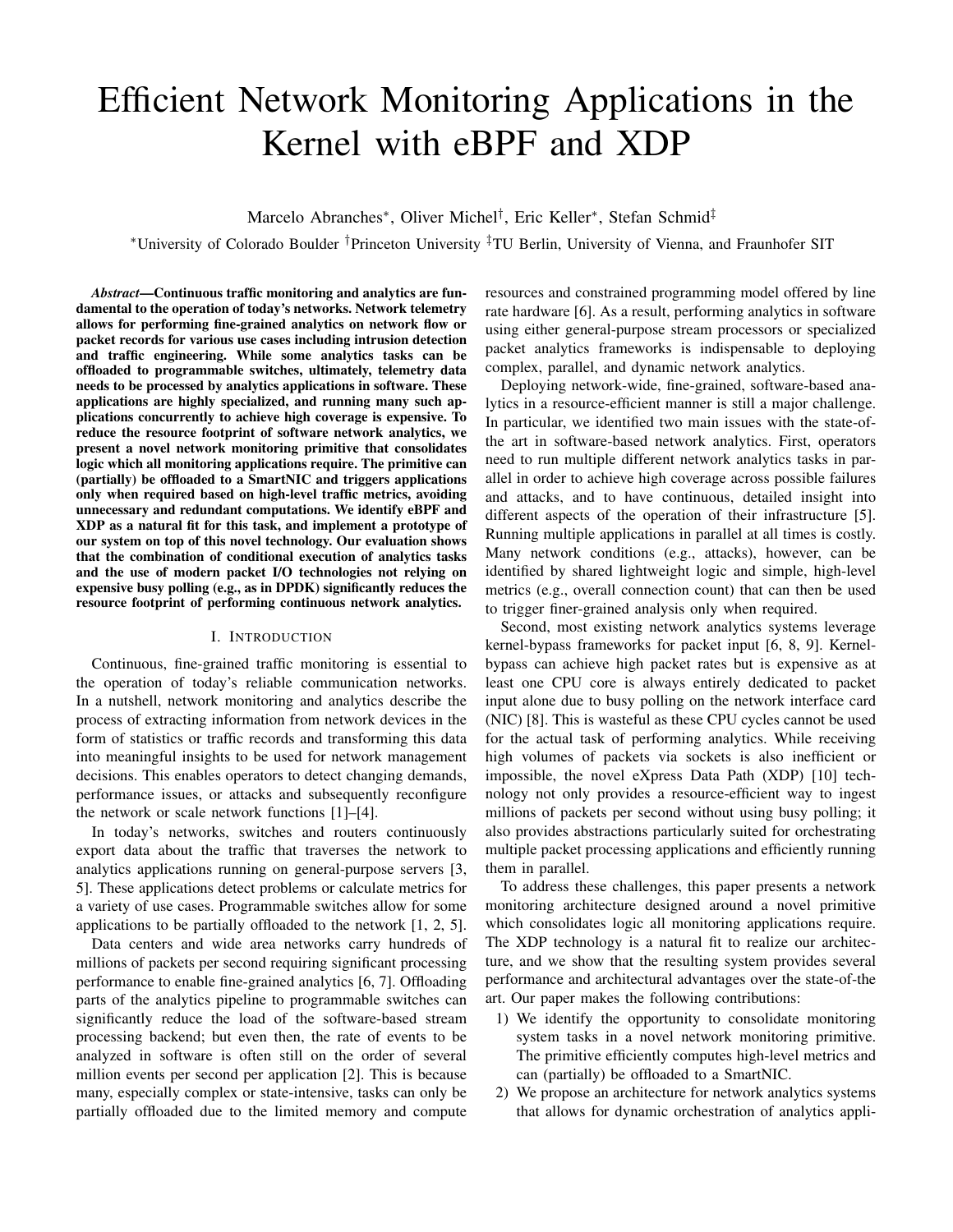

<span id="page-1-1"></span>Figure 1. Efficient analytics with shared primitive. T1: Receive and select records, T2: compute high-level statistics, T3: conditionally execute app specific logic, ASL: Application-specific logic

cations based on high-level metrics and policies.

- 3) We implement a prototype of this architecture on a Netronome NFP SmartNIC [\[11\]](#page-6-10) and for the Linux kernel using eBPF and XDP to demonstrate its feasibility.
- 4) Using benchmarks, we show the high performance and small resource footprint of our approach using three example applications.

In the remainder of this paper, we motivate our work by elaborating on the challenges in software network analytics in Section [II.](#page-1-0) We then present an architecture for efficient and practical network analytics in the kernel in Section [III.](#page-2-0) Section [IV](#page-3-0) describes our prototype and challenges we encountered during its implementation. We demonstrate the performance of our system in Section [V](#page-4-0) before discussing related work and concluding in Sections [VI](#page-5-0) and [VII,](#page-6-11) respectively.

## II. MOTIVATION

<span id="page-1-0"></span>As previously described, two main challenges in operating software-based network analytics are related to (a) reducing the system resource footprint when running analytics tasks in parallel and (b) efficiently ingesting and processing high rates of network records. We will now elaborate on both challenges.

Efficiently Deploying Parallel Applications. Analytics applications are usually highly specialized and focus on one particular type of scenario, such as a specific attack or common performance problem [\[1,](#page-6-0) [2,](#page-6-4) [4\]](#page-6-1). Accordingly, applications must be used in parallel to achieve high coverage across monitoring tasks such as intrusion detection [\[3\]](#page-6-2), analyzing performance issues [\[1,](#page-6-0) [9\]](#page-6-8), or traffic classification [\[12\]](#page-6-12). Even monitoring a network for just the most common attacks or anomalies therefore requires continuously running many specialized applications thus incurring high cost [\[5\]](#page-6-3).

Despite the heterogeneity of analytics tasks, all share common tasks and logic. All applications read in network records from a NIC and decide which records carry measurements and which are control (or other) traffic. Then, especially those applications detecting some condition (e.g., an attack or performance anomaly), are often designed to be triggered based on shared, high-level metrics involving packet, Byte, or flow counters [\[13\]](#page-6-13). Such metrics may be used for several applications allowing for deduplicating logic and dynamically enabling and disabling more expensive, finer-grained analysis. As a result, (1) performing shared tasks, (2) computing metrics relevant to all applications, and (3) conditionally executing applications based on these metrics can be consolidated at the system-level; an overview of this is shown in Figure [1.](#page-1-1)

For example, a SYN flood toward a particular host would manifest itself not only in the particular pattern of a high amount of unanswered SYN+ACK segments, but also initially in an increase of overall flows. This basic higher-level metric can efficiently be computed on all traffic using, for example, probabilistic data structures. A change in a metric can then trigger the activation of a series of more fine-grained analytics applications that are designed to mine the required and more useful information, such as the origin of the attack to subsequently configure filtering. Today, we are missing an architecture including a common primitive that consolidates tasks needed by all analytics tasks and enables the use of highlevel metrics to dynamically enable, disable, and orchestrate downstream analytics applications.

Efficiently Ingesting High-volume Packet Streams. To cope with high traffic rates in software, existing software frameworks leverage kernel-bypass technology (e.g., by using DPDK [\[8\]](#page-6-7)) to ingest network packets at high rates [\[6\]](#page-6-5). While this provides high input rates, the use of busy polling in these implementations causes significant CPU consumption leaving fewer cycles for actual analytics. Furthermore, using kernelbypass renders all in-kernel network processing capabilities (e.g., use of routing tables, firewalls, sockets) useless on the particular NIC in use and makes integration with other legacy applications challenging or impossible.

Both issues are especially problematic for distributed telemetry frameworks, such as SwitchPointer [\[9\]](#page-6-8) where innetwork measurements are processed and stored on all hosts in the network. Using kernel-bypass here would unnecessarily waste CPU cycles on all servers. Also, in this architecture, the telemetry sinks are not dedicated analytics servers and must also perform their regular purpose requiring NIC access via sockets and kernel network processing.

To enable high-performance user-defined packet processing while integrating with the OS and still allowing socketbased applications on the same NIC, the eXpress Data Path (XDP) [\[10\]](#page-6-9) has been introduced in the Linux kernel. XDP allows to attach Extended Berkeley Packet Filter (eBPF) programs early in the kernel's packet processing path, enabling programmability at performance close to kernel-bypass technologies while leaving the kernel's packet processing functions usable. eBPF programs can be loaded and dynamically chained at runtime; they support stateful processing and offloading to compatible NICs to further boost performance.

While this novel technology is promising for a wide range of packet processing applications, we believe that eBPF and XDP are particularly useful as a platform for the practical deployment of high-performance network analytics applications and can solve many of the above outlined challenges for several reasons. First, common analytics functionality can be implemented in a shared eBPF program that can even be offloaded to a SmartNIC. This common logic can easily be changed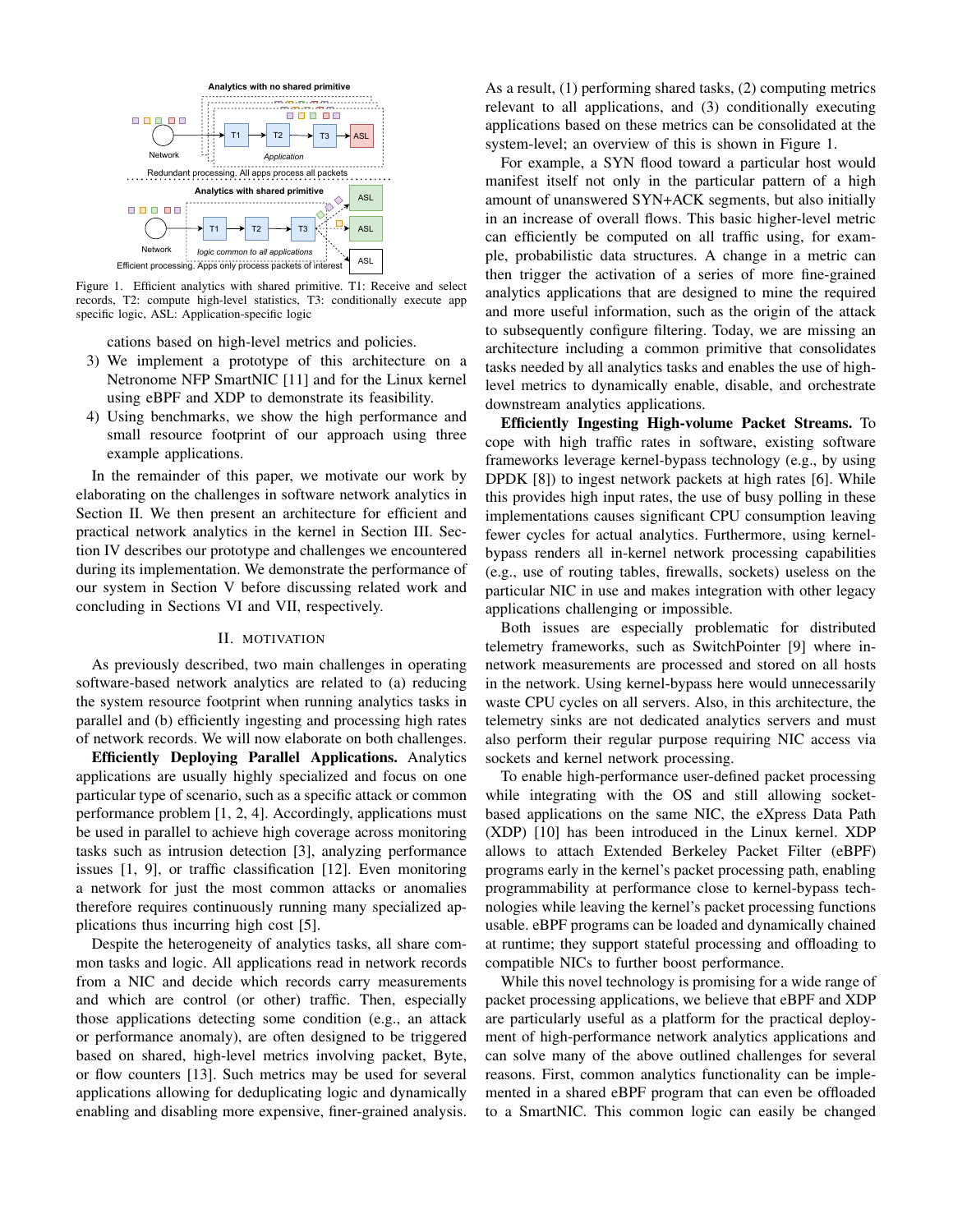and written using the same language and programming model (eBPF programs in C) as the analytics tasks themselves, simplifying development and adoption. Second, monitoring tasks implemented as eBPF programs can be injected and activated at runtime from user space. Multiple such applications can be orchestrated as a chain where each task feeds its results into the next one. Third, this mechanism of high-performance packet processing is lightweight and saves CPU cycles compared to kernel-bypass solutions [\[10\]](#page-6-9). It does not take ownership of the NIC and is transparent to kernel-based packet processing and user space networking applications, making this technology particularly suitable for distributed measurement systems.

## <span id="page-2-0"></span>III. A PRIMITIVE FOR NETWORK MONITORING SYSTEMS

At the heart of our proposed system lies a novel network monitoring primitive that manages a set of monitoring applications and conditionally executes them based on a set of basic metrics in conjunction with operator-specified policies. Performing these tasks at the system-level rather than in each individual application has several advantages. First, application developers can write slimmer applications that focus on the measurement task and do not require logic for input/output, decapsulation of records, and computation of triggers to decide whether a record needs to be processed or not. Second, it provides a simple abstraction for orchestrating and triggering chains of applications reducing the complexity required to build practical, high-coverage monitoring systems, increasing network security and reliability. Finally, consolidating these operations avoids duplicated logic and ultimately saves resources which increases performance and saves cost.

Network Monitoring Applications. Before presenting our system in more depth, we first define what a *network monitoring application* is and elaborate on when and how an operator might want to run a specific application. A network monitoring application is a piece of logic that transforms a high-volume stream of measurements collected in the network into a lowervolume stream of data that provides useful insights for the operator. An insight is useful if it provides enough detail for the operator to make network management decisions with the goal of improving or restoring the correct and reliable operation of the network or to perform other required tasks, such as billing. Network management decisions usually result in reconfiguring a network function (e.g., a router or firewall) or adding, scaling, or removing functions. As previously explained, applications serve diverse use cases ranging from intrusion detection and traffic engineering to profiling and debugging. While the applications are highly specialized, their logic alone is often relatively simple; many applications add, update, or delete state based on some logic for each received measurement and generate an event if a condition is met.

As applications and their measurement and analytics tasks are diverse, when and how an application should run can also differ depending on the use case. We identified three main cases how an operator might want to deploy an application. First, an application might need to run at all times. This is the case for lightweight monitoring applications that go beyond basic device-level counters, such as a traffic accounting and billing application in a cloud setup. Second, an application can run only when explicitly activated by the operator. This mode allows for, for example, ad-hoc queries or other profiling and debugging tasks, such as detecting an imbalance in ECMP routing. Finally, an application can be automatically triggered by a higher-level condition, such as a sudden increase in connections or overall traffic volume. Here, just knowing about the increase in a metric is not sufficient to apply configuration changes to the network (e.g., block a host). As a result, more fine-grained applications need to be deployed rapidly to mine more facts, such as the set of hosts affected.

Receiving and Filtering Records. We now describe the three main components of our primitive and explain how an operator uses their respective APIs to configure and orchestrate a set of monitoring applications. The overall system architecture is depicted in Figure [2;](#page-3-1) the three components of the monitoring primitive which we will explain now are labeled A, B, and C. For the remainder of this paper we focus on network traffic records, in particular formatted perpacket records where each telemetry packet represents one network packet that traversed the monitored device. Each record contains the original packet's IP 5-tuple, ingress switch port number and queue depth,  $\mu$ s-timestamp, packet size, IP-ID, and (if applicable) TCP flags. The records are 32 Bytes in length. This is an example format for the purpose of this discussion and for our prototype; other formats can easily be supported through minor changes in the packet parsing logic.

The receiver component is the entry point to our system. Streaming telemetry records are usually encapsulated in UDP datagrams and sent to a specific IP and port combination on the analytics server. There, a monitoring system needs to differentiate telemetry traffic from control or other traffic destined for the respective machine. Which traffic should be considered monitoring traffic can be specified using filter rules that perform an exact match on the IP 5-tuple of the received packets (not the carried record). Unmatched packets are passed to the kernel to be received by any other application (e.g., the host's SSH server) or dropped at this point.

Packets for the analytics system are then decapsulated and later required metadata fields are prepended. The metadata fields include a list of monitoring application identifiers that will later be populated for record routing and a field for monitoring data derived from a hash computed over the records' IP 5-tuple (see Section [IV\)](#page-3-0). These steps are stateless operations and can efficiently be offloaded to programmable hardware, e.g., in our case, a SmartNIC.

Our architecture supports various types of input records including formatted packet or flow records, mirrored packets or headers, and regular data packets that may carry telemetry data (i.e., in-band network telemetry, INT [\[14\]](#page-6-14)). Regular packets would, of course, have to be injected into the normal kernel path after all analytics tasks have been completed.

High-level Traffic Monitoring. The high-level monitor computes statistics relevant to all applications and required for the subsequent routing process. It runs at all times and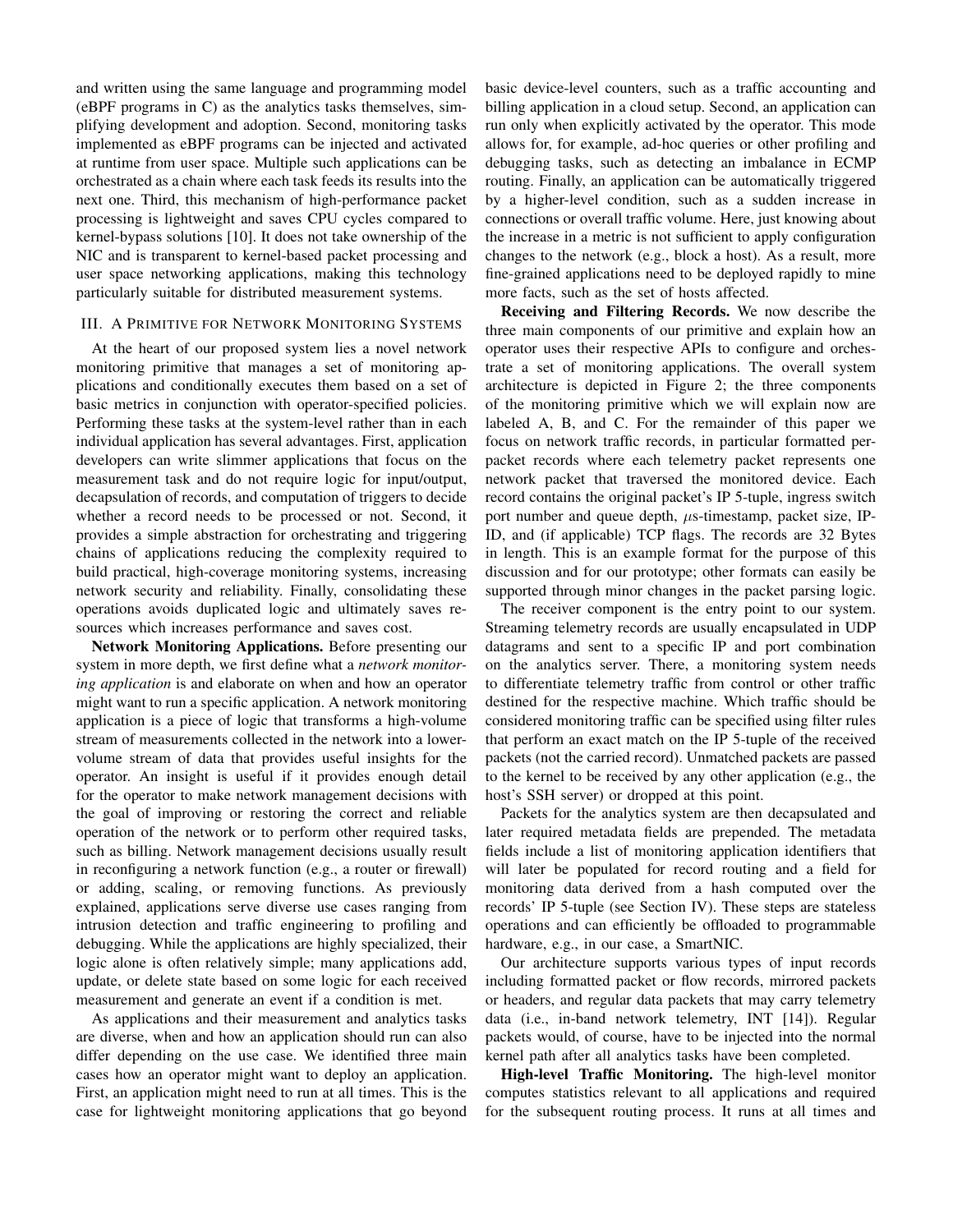

<span id="page-3-1"></span>

can also serve as a baseline network monitor, e.g., if no further analytics tasks are currently required. The metrics are scalar values aggregated over a time period (e.g., a second). Our system computes 8 basic counters: the number of packets and Bytes per interval for all records and for TCP, UDP, and ICMP traffic, respectively. This is useful, for example, to detect a shift in the ratio between the protocol types as it would occur in various flooding attacks. It also computes the number of

<span id="page-3-2"></span>matches on header fields, are relevant to the triggered application. For example, an application detecting out-of-order TCP segments should not receive UDP traffic at all. The controller provides the operator access to the current state of high-level metrics and exposes an API to add and remove selection rules. The conditions can be implemented either directly in the controller or through an external component (e.g., a script) that consumes metrics and installs rules accordingly.

unique flows (as per IP 5-tuple) seen in each interval. As this module is executed for every received record, it is important that the computation is lightweight. While the basic counters can be incremented efficiently, for example, computing the number of flows would usually require a more heavyweight set data structure. Our prototype leverages a HyperLogLog sketch (HLL) [\[15\]](#page-6-15) to estimate the number of unique flows. The counters as well as the sketch data structures are stored in memory shared between the controller and data path. The monitor writes into this memory for each packet while the controller reads the values and resets all state after each time period. As this process requires stateful computations, not every type of metric calculation can efficiently be offloaded to a SmartNIC (see more details in Section [IV\)](#page-3-0).

Routing Records to Applications. Finally, the routing component, conceptually depicted in Figure [3,](#page-3-2) is responsible for determining the set of analytics applications that should receive a particular record. The inputs to the router are the incoming record stream, the current snapshot of previously computed high-level metrics, as well as policies defined by the operator. The policies describe which records under which condition should be sent to a specific application.

At the core of the router is a series of match+action tables for different subsets of the packet's header space (e.g., destination IP address or a combination of fields). An action is a list of monitoring applications that should receive the record. Each record contains the previously initialized list of applications in its metadata. After each match, the router appends the list of applications in the matched entry to the list in the record's metadata and the record will subsequently traverse all applications in this list. The match+action tables are populated by the controller and then read by the router to construct the list of application for the respective record. This allows for a two-step process where first the controller checks whether an operator-defined *condition* is true and then populates the tables for *selection* of the relevant records.

The condition determines when an application should receive a record based on operator policies and previously computed metrics (i.e., when an application should be triggered). The selection step then defines which records, in terms of

Above, we outlined three different modes of how and when an operator might want to run an application. Our primitive supports these three modes. First, an application that needs to run at all times, simply has a permanent entry which is installed at system initialization that specifies which slice of the network traffic should always be sent to the application. Second, an application can run only when explicitly activated by the operator (e.g., for ad-hoc queries or debugging). This is possible as the match+action tables can be modified at runtime. Adding or removing an entry does not incur downtime or disruption in the monitoring system. Finally, an application can be automatically triggered by a condition over high-level metrics. A condition is a logical expression, e.g., number of flows per second greater than 10K and is checked after each time interval. If a condition is true, the respective application (or set of applications) is activated for the next time interval. This mechanism is powerful as it allows to (a) execute more computationally expensive applications only when required in order to save resources and (b) autonomously analyze an ongoing issue by deploying operator-defined profiles of more fine-grained applications. More complex conditional execution, e.g., using automated anomaly detection or separate conditions for when an application should be deactivated again are possible in our model but beyond the scope of this work.

## IV. IMPLEMENTATION

<span id="page-3-0"></span>We implemented our system and three example applications in approximately [1](#page-3-3)800 lines of code  $<sup>1</sup>$ . The data plane compo-</sup> nents consisting of the monitoring primitive and the individual applications' data plane parts are written as eBPF programs in C. The main controller and the application-specific controllers operating in user space are written in C++. We will now present the technical details of our implementation, focusing on the computation of high-level metrics, the routing system, and the example applications.

Efficient Computation of High-level Metrics. As we compute a set of high-level metrics for each received telemetry record, this computation must be efficient and not incur unnecessary overheads. Netronome SmartNICs support offloading

<span id="page-3-3"></span><sup>1</sup>Our code is available at: https://github.com/mcabranches/xdp-netmon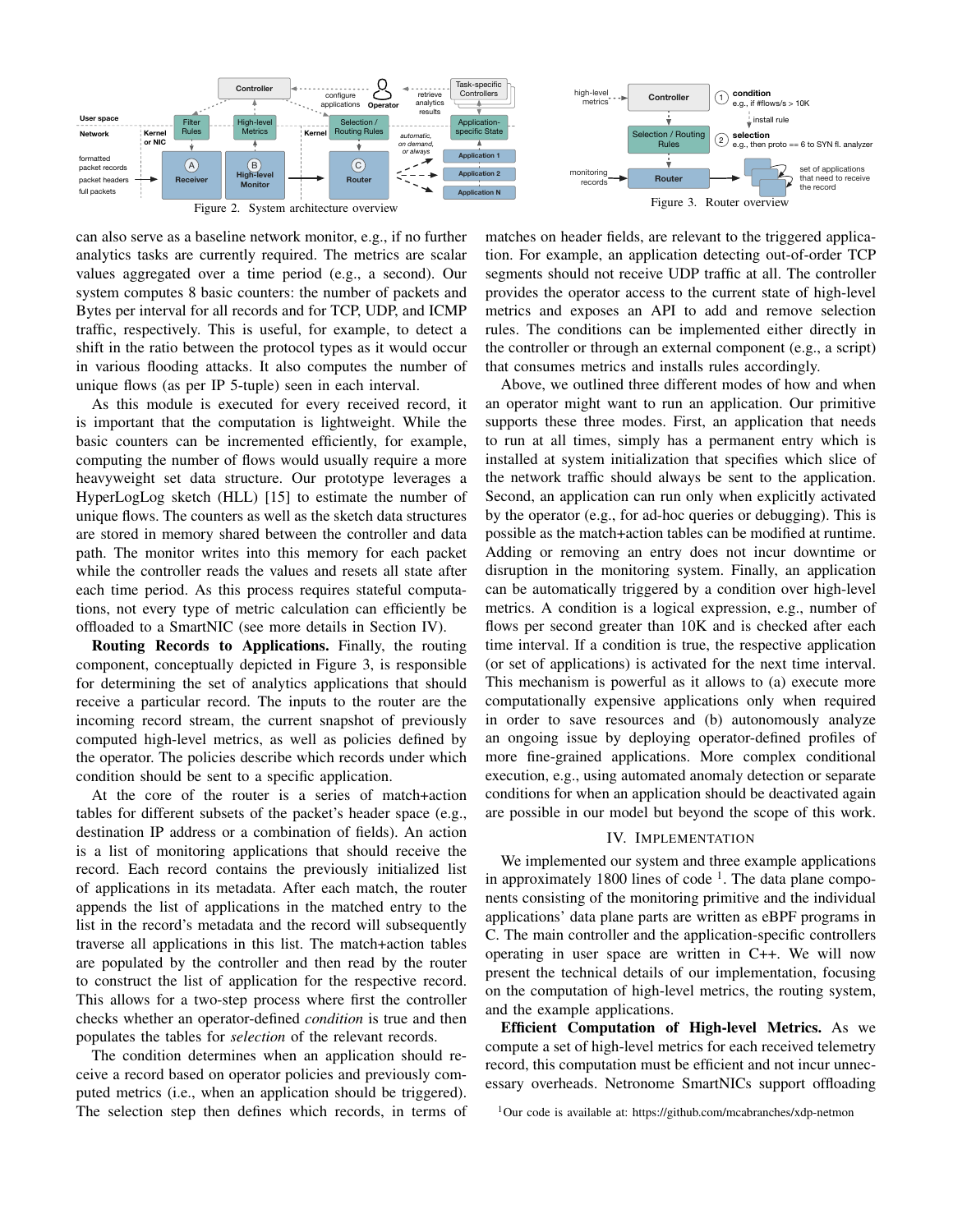XDP programs and can be used to maintain simple statistics like counters directly on the NIC without using host CPU cycles. These counters can then be accessed by the controller through an eBPF map. Additionally, our system uses a Hyper-LogLog (HLL) sketch to estimate the number of unique flows per time interval. The HLL algorithm estimates the cardinality of large sets with negligible memory use [\[15\]](#page-6-15). HLL's main idea is that if the binary representation of an element in a set is random and uniformly distributed (e.g., a hash), the number of leftmost zeros in this representation can be used to estimate the cardinality of the set. In this manner, HLL requires the computation of the hash of a given key of interest (e.g., 5 tuple) for every packet in our system.

To reduce variance of the estimation, the hashes are divided in buckets, where the  $b$  leftmost bits of the hash value are used as the bucket index on an array. The final cardinality estimation uses the harmonic mean of the cardinality in each bucket. To find the cardinality of a bucket, the HLL algorithm gets the remainder of the hash, calculates the number of leading zeros, and checks if this number is greater than the previously recorded one for the respective bucket. If so, the bucket is updated and the HLL algorithm uses this value to estimate the new cardinality of the set. A smaller  $b$  reduces memory requirements for HLL but also reduces its accuracy. For example, by using  $b = 8$ , HLL can estimate the cardinality of distinct 5-tuples consuming only 768 Bytes with an accuracy of ∼93.5% (see [\[15\]](#page-6-15) for details).

Performing the HLL operations is not computationally cheap, so we leverage the processing power available on a Netronome SmartNIC to accelerate them. Despite the limitations of our SmartNIC XDP offloads (i.e., inefficient and slow map update operations from the data plane [\[16\]](#page-6-16)) we were able to design an efficient division of work between the SmartNIC and the host. In this case, all the stateless operations for the HLL are executed on the SmartNIC and the stateful ones are executed on the host. This is possible as we are able to enrich the packet metadata (using *bpf\_xdp\_adjust\_head()*) with precomputed HLL data on the SmartNIC (bucket index and number of zeros for a given hash), and this will be carried with the packet for further processing on the host XDP layer (HLL state updates) and controller (cardinality estimation).

Routing Packets through eBPF Programs. The match+action tables required for record routing are implemented as eBPF hash maps offloaded to the SmartNIC and populated from the controller to indicate which packets should be processed by each of the applications (traffic selection). When a match occurs in each table, we enrich the packet metadata with a list of file descriptors (FD) that indicates which applications should process the packet in which order. The first field in the file descriptor list is a pointer to the FD of the application that should receive the record next. This FD is used as an index (key) in a BPF MAP TYPE PROG ARRAY on the host's XDP layer to get the memory address of the application to be called using the *bpf\_tail\_call()* function. Before jumping to the desired application, the pointer is incremented so that the



<span id="page-4-1"></span>router knows when the chain of applications for a packet has reached the end. After application processing, the packet is returned to the router via a tail call. The router then determines whether the packet needs to be forwarded to the next application or whether it has reached the end of the chain where a XDP action can be applied (e.g., drop, pass, etc.). Figure [4](#page-4-1) shows an example of this mechanism where a TCP segment is sent through the traffic accounting application and the TCP half-open connection analyzer.

Example Applications. We implemented three example applications to demonstrate the flexibility of our system. All applications consist of a kernel space (eBPF) component and a user space component. The two components communicate via eBPF maps. The user space component is a standalone application that can access the eBPF maps configured in the kernel space counterpart as soon as the kernel portion is loaded. In order to access a map, the user space application only needs to know a custom identifier string of the respective map set in the eBPF program. We will now briefly describe the applications we used in our evaluation.

*Traffic Accounting.* This application counts the number of Bytes and packets per destination IP address. This is useful for billing purposes, e.g., in a public cloud. The application performs a lookup and subsequent value increment in a eBPF hash table (BPF\_MAP\_TYPE\_HASH) for every single record. The aggregation key and potential filtering can easily be changed to adapt the query to the operator's needs. We envision this application running at all times.

*Half-open TCP Connections.* A high number of half-open TCP connections are an indicator for various TCP-related attacks, in particular a SYN flood. This application keeps track of all ongoing TCP handshakes with a timestamp of the SYN segment in a hash map indexed by the IP 5-tuple. If the handshake completes, i.e., when the client sends an ACK, the previously installed state for this connection is removed. If an entry spends longer than a configurable threshold (e.g., 5s) in this map, the flow is reported as a half-open connection.

*DNS Flow Analyzer.* The DNS flow analyzer can be used to confirm a suspected DNS-related attack. It collects the number of packets and Bytes and the timestamp of the first packet for each DNS flow in an eBPF map. This information can be used to block flows where the request rate exceeds a threshold.

# V. EVALUATION

<span id="page-4-0"></span>We will now evaluate the efficiency and scalability of our system by measuring CPU consumption and throughput as we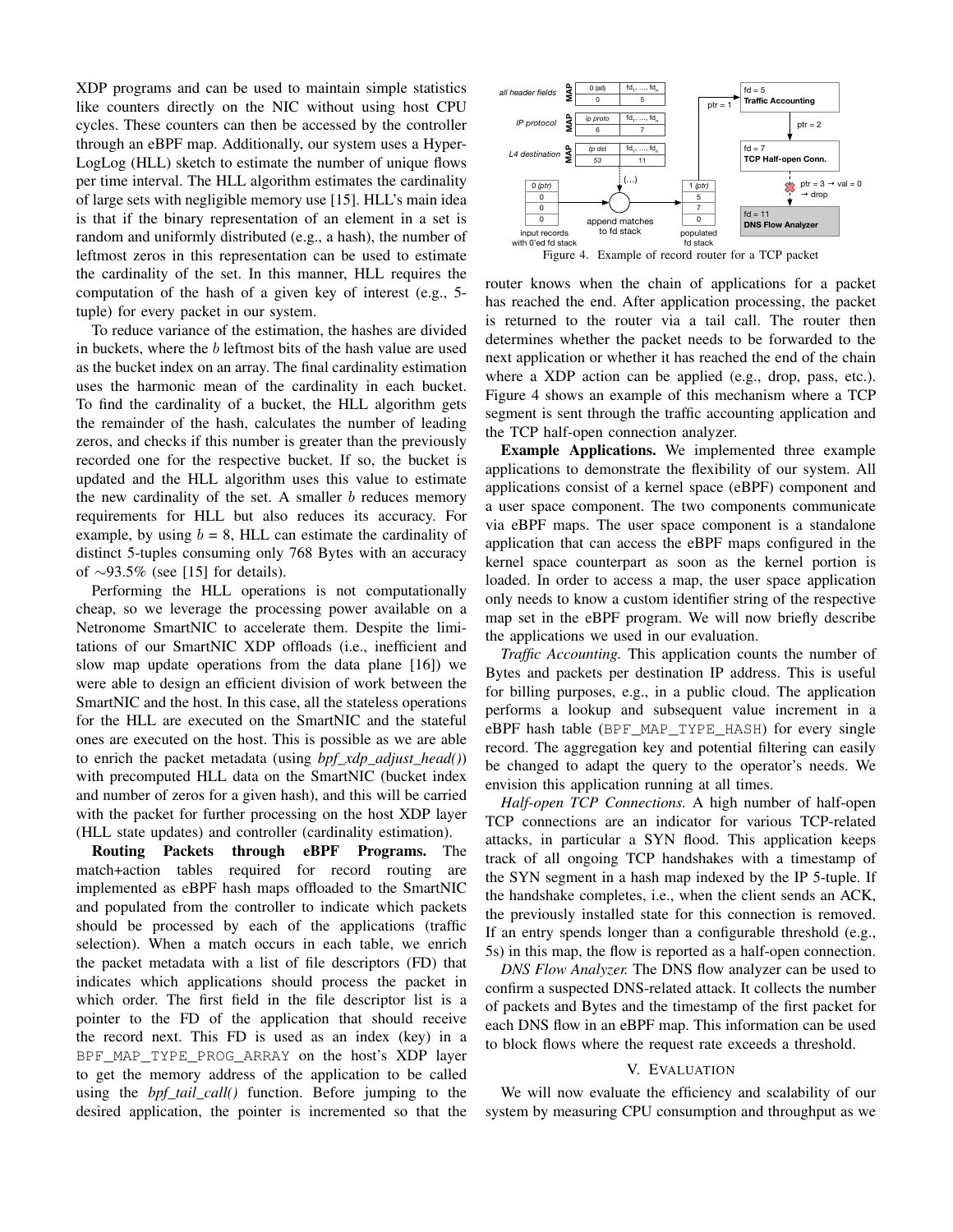vary the number of applications deployed and the number of cores assigned to the system. We also evaluate the ability of our sketch-based high-level monitor to detect an attack.

Experimental Setup. We set up two 12-core servers (Intel Xeon E5-2620v3 at 2.40GHz) with 64 GB of RAM. The first server runs our system and is equipped with a 10 Gbit/s Netronome Agilio CX SmartNIC [\[11\]](#page-6-10). The second server has a 10 Gbit/s Intel 82599ES NIC. The servers run kernel versions 5.8 and 5.4, respectively. We use DPDK's pktgen [\[8\]](#page-6-7) to replay a PCAP file with telemetry records generating up to 12.5 million packets per second (Mpps) between the machines.

Efficiency in CPU Utilization as we add Applications. Our system saves resources (i.e., CPU) by leveraging shared high-level metrics that drive our monitoring application routing decisions. To evaluate this, in our first experiment we apply a conservative load on our system (2 Mpps) and run it on just one core. We also gradually increase the number of monitoring applications that each packet traverses. We can see in Figure [5](#page-5-1) that as each packet traverses a longer chain of monitoring applications (x-axis), the average CPU utilization on the system only increases in small steps (y-axis) due to our primitive and XDP. With the SmartNIC offloads (see [§IV\)](#page-3-0), our system is even more efficient and able to comfortably process the applied load with all applications enabled, without ever reaching over 60% CPU utilization. This is important for energy efficiency, and also leaves more CPU cycles available for extra monitoring applications and other processes. Systems using DPDK would consume 100% CPU at all times.

Scalability in Terms of Throughput. Now we look at our system scalability in terms of throughput as we add applications. Here, to show a different perspective, we focus on the main limiting factor of throughput in our monitoring applications - the number of eBPF map accesses (i.e., lookups/writes). As we describe in Sections [III](#page-2-0) and [IV,](#page-3-0) most network monitoring applications interact with some state (often in a hash table) to implement their core functionality. For example, our three applications each perform up to two map accesses (lookup and/or write) for each packet.

To evaluate how the number of map accesses affects the system throughput, we gradually increase the number of map lookup/writes on an eBPF hash map for each packet. This XDP application is set to run on just one core, and we can see it as a chain of applications of variable length and of different complexities. Figure [6](#page-6-17) shows that as we have more map lookups/writes, the system's throughput starts to degrade. By leveraging our system's primitive, monitoring applications can be turned on and off, ensuring that they will only execute when needed, which in turn allows more packets to be processed by the monitoring applications that are running at a given time.

Scalability as we add Resources. Now we show how our system throughput scales with the number of processing cores. In Figure [7,](#page-6-18) we run our system on one and two cores (one and two NIC queues) and set IRQ affinity for each queue/core. The y-axis shows the system throughput in Mpps. Our SmartNIC distributes traffic among cores based on the contents of the telemetry packet (in our case, the 5-tuple of the record). We set



<span id="page-5-1"></span>Figure 5. Impact of adding monitoring applications on single CPU utilization.

pktgen to send traffic at its maximum rate for our configuration (12.5 Mpps) and run the primitive alone and with each of the monitoring applications (x-axis). Here, we can see that our offloads can speed up our system by accelerating stateless operations, as we describe in Section [IV.](#page-3-0) The primitive with one core has slightly higher throughput than with two cores. This is likely caused by memory access contention between multiple memory queues and our logic on the NIC. This cost is, however, amortized as the applications with two cores have higher throughput than those with one core.

High-level Monitoring Accuracy. Finally, to show the accuracy of the HLL-based flow count estimator, we demonstrate a practical example of how our implementation was able to detect an artificially injected flooding attack. In this experiment, we used a WAN trace collected by CAIDA [\[17\]](#page-6-19) and added an attack packet for each existing packet with probability 0.1 during a 60 second time window. The attack packet had a randomly sampled 5-tuple increasing the number of distinct flows. We computed the exact number of distinct flows seen in every 1 second time interval and used our HLL implementation with  $b = 8$  $b = 8$  to obtain an estimate. Figure 8 shows that the estimate closely follows the ground truth; it also immediately reacts to the sudden increase in flow count making this approach suitable for our use case.

### VI. RELATED WORK

<span id="page-5-0"></span>The literature around network telemetry and monitoring is vast, yet few works propose solutions for parallel and dynamic queries and analytics tasks. \*Flow [\[5\]](#page-6-3) is a hardwarebased telemetry system that partitions an analytics pipeline and performs only those tasks in hardware that are relevant to all queries enabling arbitrary and concurrent queries in software. Jetstream [\[6\]](#page-6-5) complements \*Flow with a fast software processor; the system, however, falls short in providing a server-side routing and dynamic orchestration mechanism for analytics tasks. NetQRE [\[4\]](#page-6-1) allows for dynamic queries but is not designed for concurrent measurement. BeauCoup [\[13\]](#page-6-13) is designed for dynamic and concurrent queries at switch line rate but only supports a single class of query (count-distinct).

Most work on orchestrating packet processing functions focuses on network function virtualization (NFV) for a variety of use cases, e.g., [\[18\]](#page-6-21)–[\[20\]](#page-6-22). NFV systems and service chains span several hosts and generally dedicate full servers for NF processing often with all CPU resources being blocked for heavyweight packet I/O frameworks. Our system focuses specifically on network monitoring and is designed to save system resources in order to be deployed alongside other applications and services, e.g., at the network edge.